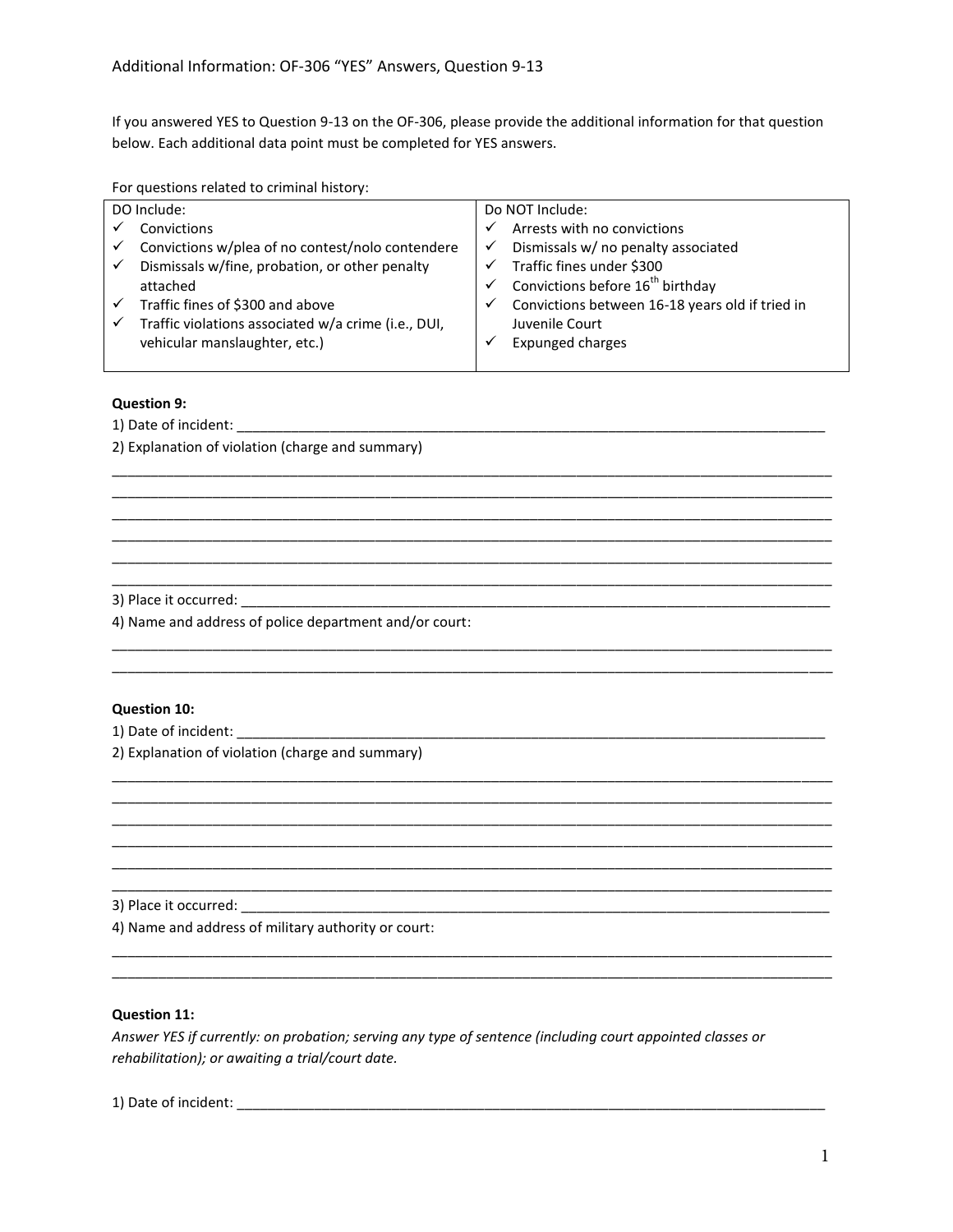2) Explanation of violation (charge and summary)

3) Place it occurred: \_\_\_\_\_\_\_\_\_

4) Name and address of police department and/or court:

### **Question 12:**

This question pertains to all jobs held in the last 5 years. However, "debarment" refers specifically to being barred from Federal employment. This would apply if you were denied Federal employment based on your background check information and were debarred for a certain period of time before you were eligible to reapply for a Federal job.

1) Date fired/resigned/left on mutual agreement/debarred:

2) Explanation of problem:

3) Reason for leaving:

4) Name/address of employer:

#### **Question 13:**

This question applies to Federal debt only-non-Federal debt (like credit cards) should not be reported. Note: Student loans in approved forbearance (non-payment) status are not delinquent and must not be reported.

1) Type of Federal debt (tax, student loan, etc.):

2) Total amount in delinguency or default: